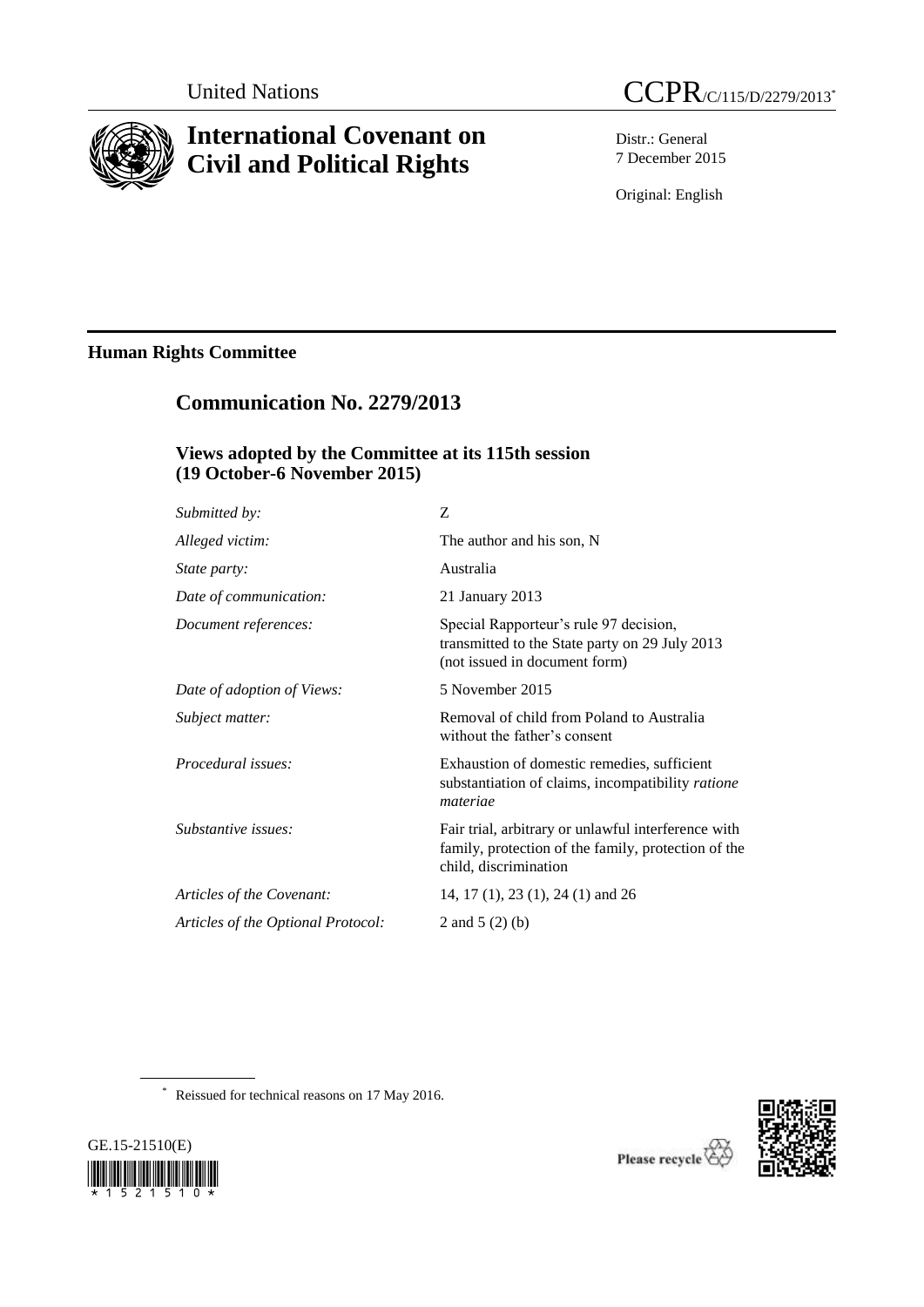### **Annex**

## **Views of the Human Rights Committee under article 5 (4) of the Optional Protocol to the International Covenant on Civil and Political Rights (115th session)**

concerning

#### **Communication No. 2279/2013**\*

| Submitted by:          | 7                         |
|------------------------|---------------------------|
| Alleged victim:        | The author and his son, N |
| <i>State party:</i>    | Australia                 |
| Date of communication: | 21 January 2013           |

*The Human Rights Committee*, established under article 28 of the International Covenant on Civil and Political Rights,

*Meeting* on 5 November 2015,

*Having concluded* its consideration of communication No. 2279/2013, submitted to it by Z under the Optional Protocol to the International Covenant on Civil and Political Rights,

*Having taken into account* all written information made available to it by the author of the communication and the State party,

*Adopts* the following:

#### **Views under article 5 (4) of the Optional Protocol**

1. The author of the communication is Z, a Polish and Australian national born in 1959. He is submitting his complaint on his own behalf and on behalf of his son, N, also a Polish and Australian national, born in 2004. He claims to be victim of a violation of articles 14, 17 (1), 23 (1) and 26 of the Covenant. He also claims that his son is a victim of a violation of articles 14, 24 and 26 of the Covenant. The author is not represented. The Optional Protocol entered into force for the State party on 25 December 1991.

#### **The facts as presented by the author**

2.1 The author married a Belarusian national and Polish permanent resident in Poland in 2000. The couple lived in Poland and had a child in 2004, who was an Australian citizen by birth. In December 2006, the family moved to Perth, Australia. In September 2009, the author's wife acquired Australian nationality, and in October 2009 the family returned to

<sup>\*</sup> The following members of the Committee participated in the consideration of the present communication: Yadh Ben Achour, Lazhari Bouzid, Sarah Cleveland, Olivier de Frouville, Yuji Iwasawa, Ivana Jelić, Duncan Laki Muhumuza, Photini Pazartzis, Mauro Politi, Sir Nigel Rodley, Víctor Manuel Rodríguez-Rescia, Fabián Omar Salvioli, Dheerujlall Seetulsingh, Anja Seibert-Fohr, Yuval Shany, Konstantine Vardzelashvili and Margo Waterval.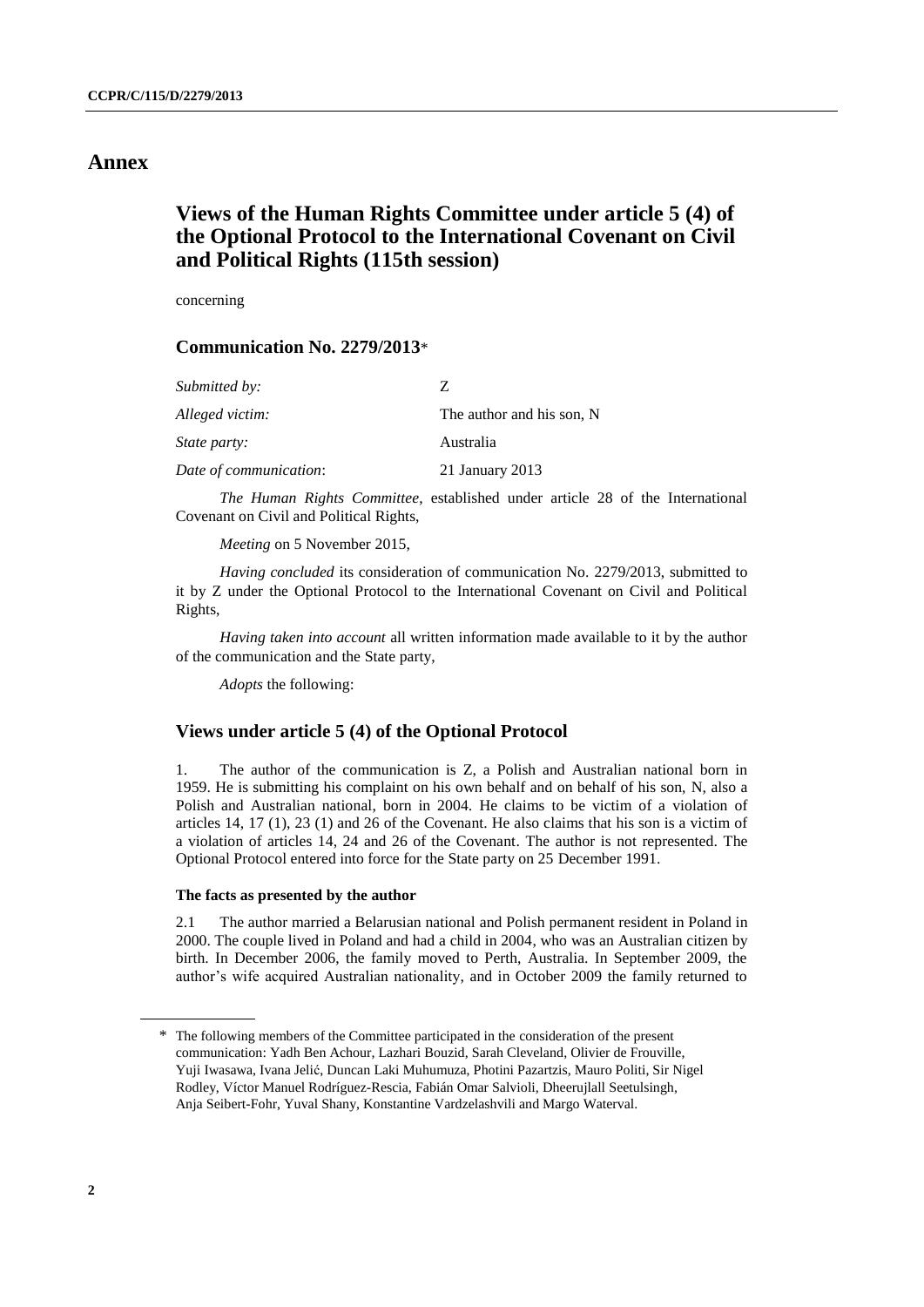Poland, where the author's business was based. According to the author, shortly after their return to Poland, his wife wanted to move back to Australia and became verbally "abusive and provocative" about this issue. She also threatened the author with "taking their son away to a place where he would not find him". In the light of these repeated threats, the author hid the child's Australian passport.

2.2 In February 2010, the author initiated proceedings for divorce and child custody in Poland.

2.3 On 5 March 2010, the author's wife filed an emergency passport application for their son with the Australian embassy in Warsaw. The passport was issued on 17 March  $2010<sup>1</sup>$ . The author argues that the consul at the Australian embassy, despite being aware of ongoing divorce and custody proceedings in Poland, advised the author's wife to apply for an emergency passport without the father's consent. The Consul then had the application sent to Canberra with her own recommendation that it be granted. The author adds that his wife alleged that she was a victim of domestic violence in order to obtain this passport.

2.4 On 31 March 2010, the author's wife flew with the child to Australia without the father's consent. The next day, the author filed a complaint with the police in Poland. Following a police investigation, the author found out that his wife and child had gone to the Australian embassy in Warsaw and had been driven from there to the airport by embassy staff.

2.5 As a result of divorce proceedings initiated by the author, the marriage was dissolved by a decision dated 2 August 2010 of the circuit court in Plock, Poland. The court assigned sole custody of the child to the father, establishing the child's residence with the father. In the meantime, on 13 April 2010, the author's wife had filed an application for child custody with the Family Court of Western Australia. On 21 April 2010, that court issued an interim order for the child to live with the mother until further notice.

2.6 On 18 June 2010, the author filed an application for return under the Hague Convention on the Civil Aspects of International Child Abduction with the Polish central authority, which was forwarded to the Australian central authority. By a decision of 4 February 2011, the Family Court of Western Australia ordered that the author's son be returned to Poland, in accordance with the Hague Convention.

2.7 On 16 February 2011, the author's ex-wife appealed the Family Court's decision to the Full Court of the Family Court of Western Australia, challenging the finding that the child's habitual residence was in Poland. An oral hearing was held by the Full Court on 13 April 2011. The author notes that the outcome was predetermined, as the presiding judge addressed his ex-wife and said: "Don't worry, we will not let anyone take your child away from you."<sup>2</sup> The author adds that his ex-wife was allowed to present further submissions and was cross-examined but he was not, even though the State Solicitor had indicated that the author could be cross-examined. According to the author, the judges failed to consider the evidence proposed to be given by him, including an airport emigration card signed by the author's ex-wife on which she had stated that she was leaving Australia permanently, tickets for one-way flights and their son's statements referring to physical abuse by the

<sup>&</sup>lt;sup>1</sup> The author provided a copy of a letter from the Director of the Passports Operations Section within the Department of Foreign Affairs and Trade of Australia, dated 9 April 2010, informing the author that his son's passport had been issued according to section 11 of the Australian Passports Act 2005, which allows for a child's passport to be issued without one parent's consent and without a court order under special circumstances, including when the child departed Australia less than 12 months before the application for the passport was made and the Minister considers that a passport should be issued to enable the child's return to Australia.

<sup>&</sup>lt;sup>2</sup> The author argues that this statement was not included in the judicial transcript, which he had requested to see.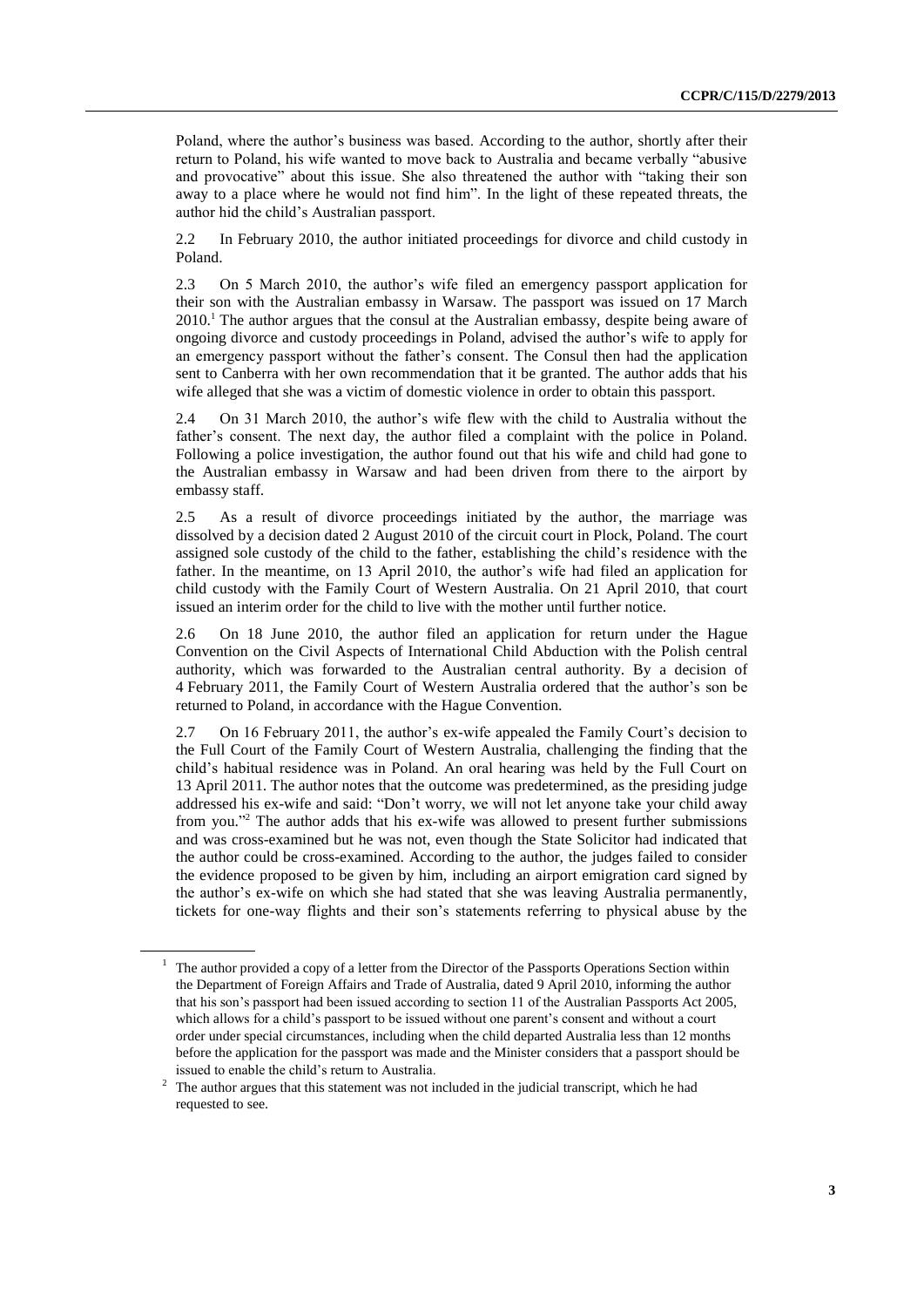mother. The judges ignored this evidence and gave full consideration to the evidence presented by his ex-wife, thereby coming to incorrect factual findings and concluding that the child was habitually resident in Australia. He notes that the Full Court should have returned the case to the Family Court for rehearing.

2.8 On 8 July 2011, the Full Court overturned the Family Court's decision by finding that the Australian central authority should not have accepted the application for the return of a child who was permanently resident in Australia.

2.9 The author's request to appeal the Full Court's decision to the High Court of Australia was rejected by the Australian central authority. Two requests for appeal by the Polish central authority to the Australian central authority were also rejected in 2011. The author's direct application to the High Court for special leave to appeal was also refused, on the grounds that he was not a party to the proceedings. The author notes that, although he was a party to the proceedings before the Family Court in Perth, his name was deleted when the matter was brought before the Full Court.

2.10 On 6 December 2011, the author submitted an application to the Australian central authority requesting access to his son. On 1 November 2012, the central authority responded to the author by asking him to fill out an additional access application. The Hague Convention access application was filed with the Family Court of Western Australia on 2 July 2013 and permanently stayed on 29 January 2014, due to the concurrent domestic proceedings initiated by the author's ex-wife on 13 April 2010.

2.11 On 27 May 2014, the Family Court of Western Australia ordered that all previous parenting orders be discharged and assigned sole parental responsibility for the child to the mother. The Court also ordered that the child live with the mother and that the father be allowed to spend time with the child in Australia ,under the supervision of either the mother or an approved agency and on such dates as were agreed with the mother, with no less than two weeks' prior notice in writing.

#### **The complaint**

3.1 The author claims that his child's removal from his father and family in Poland amounted to arbitrary interference with the family and home, in violation of article 17 of the Covenant. This forced removal also violated the author's right to enjoy family life, in breach of article 23 (1) of the Covenant. The author adds that the wrongful findings concerning alleged family violence without a proper investigation by the Full Court also amounted to a violation of article 17.

3.2 The author submits that article 14 of the Covenant was violated because he was denied a fair trial by the Full Court, which relied on his ex-wife's accusations, did not properly examine the evidence presented by the author and cross-examined only his ex-wife, thereby breaching the principle of equality of arms. Also, he was not allowed to appeal the Full Court decision on the grounds that he was not a party to the proceedings, thus denying him the opportunity to defend himself against the Full Court's assumptions.

3.3 The author claims that his son's views were not adequately represented, as the son did not have a representative in court. Therefore, his interests could not be properly determined independently from the mother's interests, in violation of fair trial guarantees and denying him the protection established in article 24 of the Covenant. Additionally, the author argues that the Full Court did not act in the best interests of the child by not considering the child's written statements regarding physical and mental abuse by his mother.

3.4 The author argues that, by refusing to appeal the Full Court's decision, the Australian central authority deprived the author and his son of their right to have their views expressed in court, in violation of articles 14 and 26 of the Covenant. The author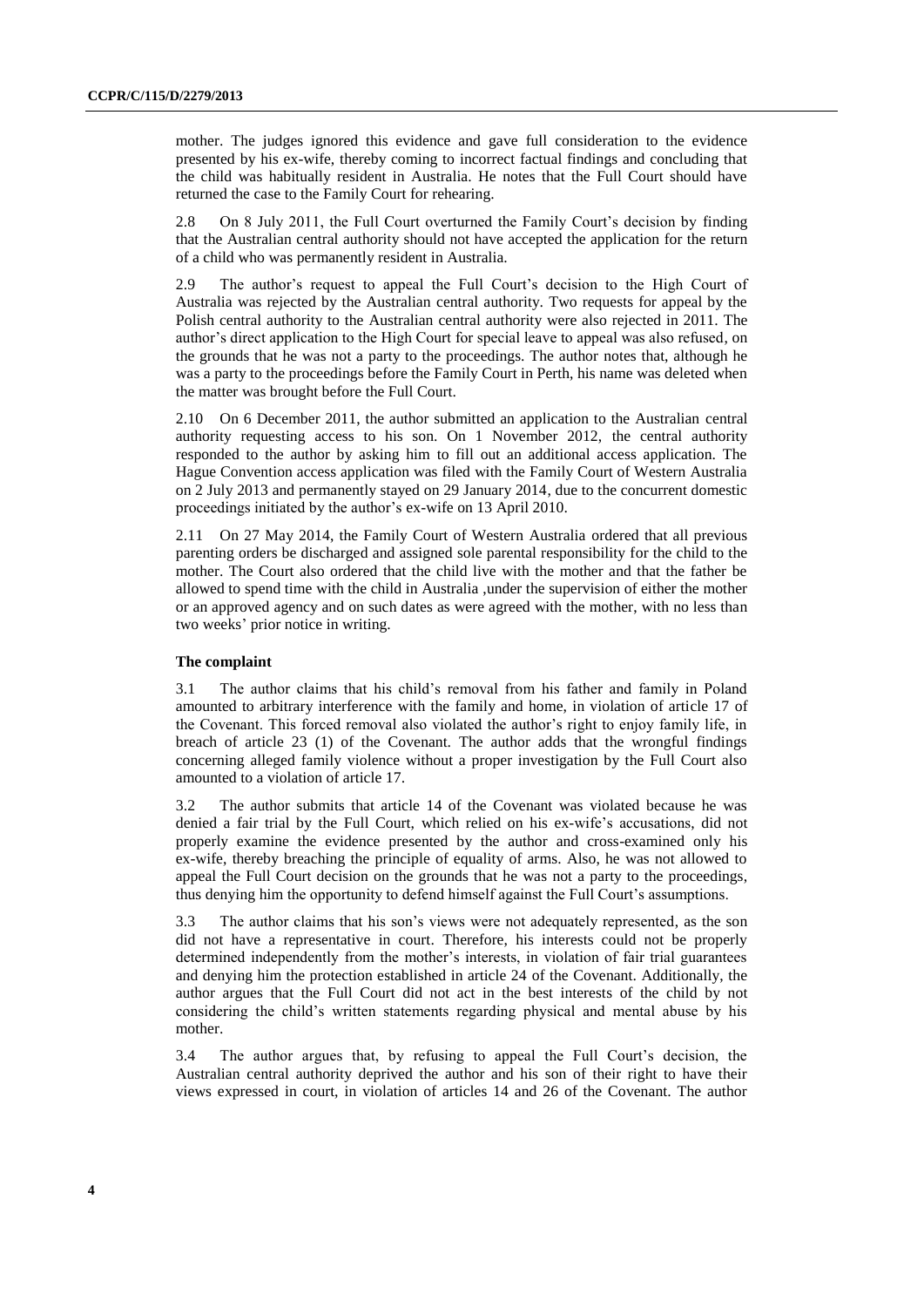adds that his son was not represented by a children's lawyer or assisted by a courtappointed child psychologist.

3.5 The author argues that the Australian central authority also violated articles 14 (3) (c) and 26 by causing excessive delays in bringing the case to trial and in completing the Hague child access proceedings. The author notes that the response by the Australian central authority, sent a year after he submitted his application for access to his child and requesting him to submit a new form with a new date, was intended only to delay the access proceedings.

3.6 The author also invokes a violation of articles 3 (1), 9 (1) and 12 of the Convention on the Rights of the Child.

#### **State party's observations on admissibility and merits**

4.1 In its submission of 17 June 2014, the State party challenges the admissibility of the author's claims. The State party contends that, while the author exhausted available remedies under the Hague Convention procedure, domestic remedies were not exhausted under the Family Law Act 1975 on child custody procedures, in accordance with which the author could have requested the return of his child to Poland.

4.2 The State party contends that the author's claims under article 14 of the Covenant have not been sufficiently substantiated. The author has not alleged any specific breach of this article but has made only general claims about the conduct of the Full Court in relation to assessment of evidence, procedural fairness, equality of arms, denial of justice and impartiality.

4.3 The State party notes that the Full Court dismissed the mother's application to adduce evidence relating to family violence. The Full Court found that the author's child was not habitually resident in Poland and did not make any finding as to family violence. Therefore, this claim is also insufficiently substantiated.

4.4 Regarding the author's allegations under article 14 (3) of the Covenant, the State party submits that the Hague Convention proceedings are not criminal proceedings and, as such, fall outside the scope of the invoked provision.

4.5 With regard to the author's allegations relating to equality of arms, the State party notes that the author was not a party to the Full Court proceedings and that therefore these allegations are not substantiated.

4.6 The State party submits that, should the Committee consider the author's claims under article 14 admissible, these should be dismissed as without merit. The Full Court satisfied the test of the principle of impartiality, which requires that judges be free and perceived to be free from bias. There is no evidence that the Full Court lacked impartiality. With regard to the principle of equality of arms, the State party notes that this principle is irrelevant since the author was not a party to the Full Court proceedings. Finally, the State party notes that the Full Court formed its own views about the relevance of the evidence adduced by the mother in the context of the entire hearing.

4.7 Regarding the author's claims under article 17 of the Covenant, the State party notes that the author has failed to make specific allegations and to substantiate these claims. In particular, the author has not explained how issuing an emergency passport was unlawful or arbitrary. Although the mother alleged family violence, the State party notes that this was not the basis for the issuance of the passport. The passport was issued to allow the child to return to his habitual place of residence and to allow the custody dispute to be resolved by the child's parents in an Australian court. Therefore, the decision to issue the passport was reasonable and objective and in accordance with Australian law.

4.8 With regard to the author's claims under article 23 of the Covenant, the State party notes that the Committee has only ever considered a breach of this article together with a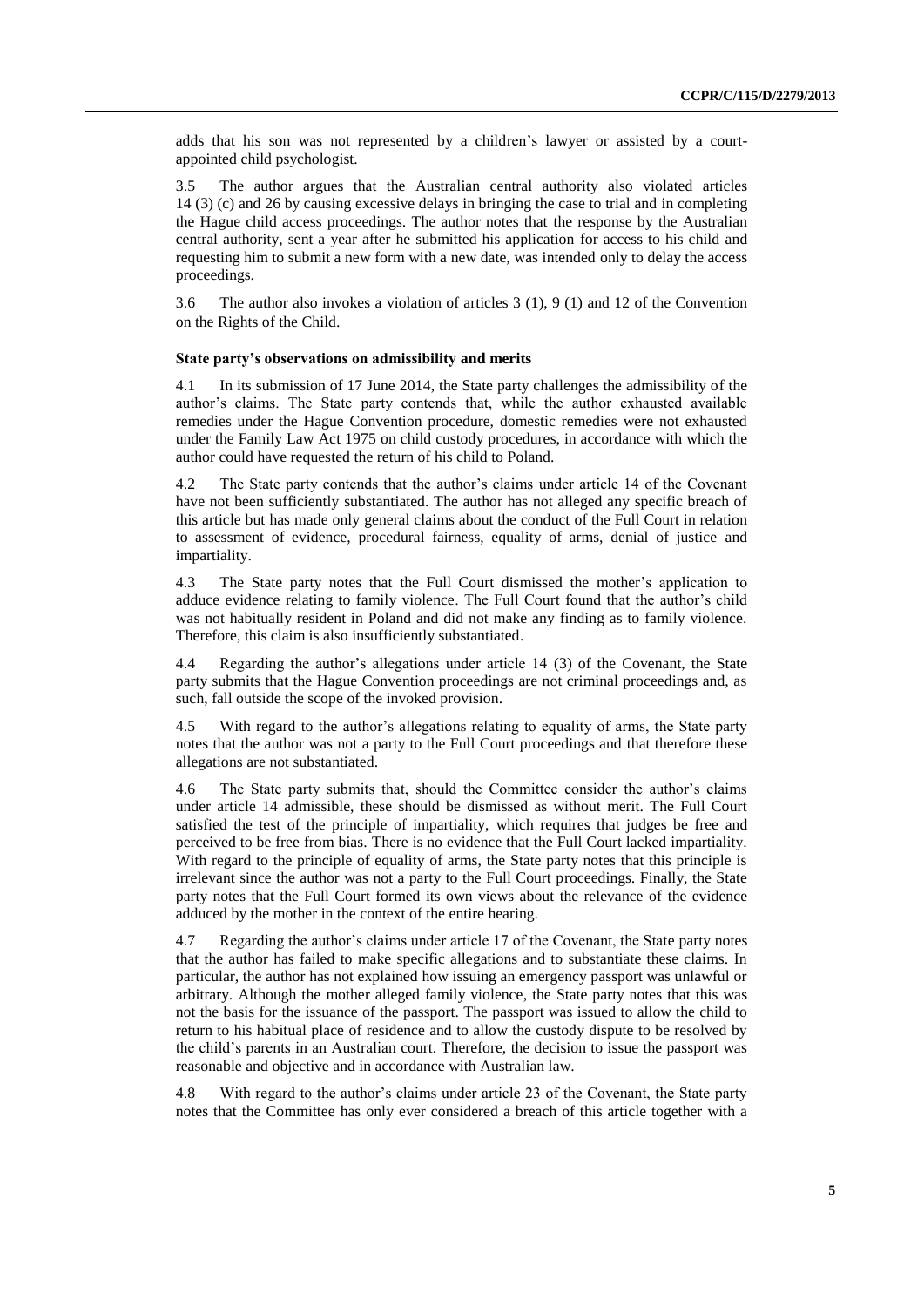violation of article 17. The author has not sufficiently substantiated that there were insufficient measures in place to protect his child in the Full Court proceedings. On the merits, the State party notes that the Full Court's order was not arbitrary or unlawful and that the Full Court duly considered the evidence available in delivering its judgement.

4.9 The State party submits that the author's claims under article 24 are also inadmissible for lack of sufficient substantiation. The Full Court determined that the correct jurisdiction for determining parenting arrangements for the child was Australia. The State party notes that it is not for the Committee to evaluate facts and evidence, unless it is apparent that the court's decision was manifestly arbitrary or amounted to a denial of justice. On the merits, the State party argues that the author's son was given measures of protection, as the Hague Convention proceedings were the appropriate legal framework for dealing with this matter. These procedures involve a determination of the jurisdiction where parenting matters should be resolved and are not intended to be an exhaustive examination of the future care arrangements that are in the best interests of the child. The issue considered by the Full Court was whether or not the child was habitually resident in Poland, in order to determine whether the child should be returned to Poland to have childcare issues determined there. Australian law provides for the appointment of an independent children's lawyer in exceptional circumstances, including when one of the parents raises the child's objections to return. The State party notes that this was not relevant in the determination of the child's habitual residence in the present case.

4.10 With regard to the author's claims related to article 26 of the Covenant, the State party notes that these claims have been insufficiently substantiated and that there is insufficient evidence to indicate that there was differential treatment by the Court towards the author. The State party adds that, in any case, such allegations lack merit, as it is unclear on what basis the author or his child would have been discriminated against.

4.11 The State party submits that the author's claims under the Convention on the Rights of the Child are outside the scope of the Committee's mandate and should be dismissed *ratione materiae.*

#### **Authors' comments on the State party's observations**

5. On 20 July 2014, the author submitted his comments on the State party's observations, in which he reiterated his previous arguments. The author notes that his complaint to the Committee did not refer to the custody proceedings in Australia and that therefore he does not have to exhaust such remedies in Australia, which were pursued by his ex-wife. He adds that he has already obtained a final court order from a Polish court on the divorce and custody issues.

#### **Issues and proceedings before the Committee**

#### *Consideration of admissibility*

6.1 Before considering any claims contained in a communication, the Committee must, in accordance with rule 93 of its rules of procedure, decide whether or not it is admissible under the Optional Protocol to the Covenant.

6.2 The Committee has ascertained, as required under article 5 (2) (a) of the Optional Protocol, that the same matter is not being examined under any other international procedure of investigation or settlement.

6.3 The Committee takes note of the State party's argument that, although the author exhausted domestic remedies regarding the return proceedings under the Hague Convention, he failed to exhaust domestic remedies under the Family Law Act 1975 and that he could have also requested the return of his child in the context of that procedure. However, the Committee notes that the author, who was residing in Poland, made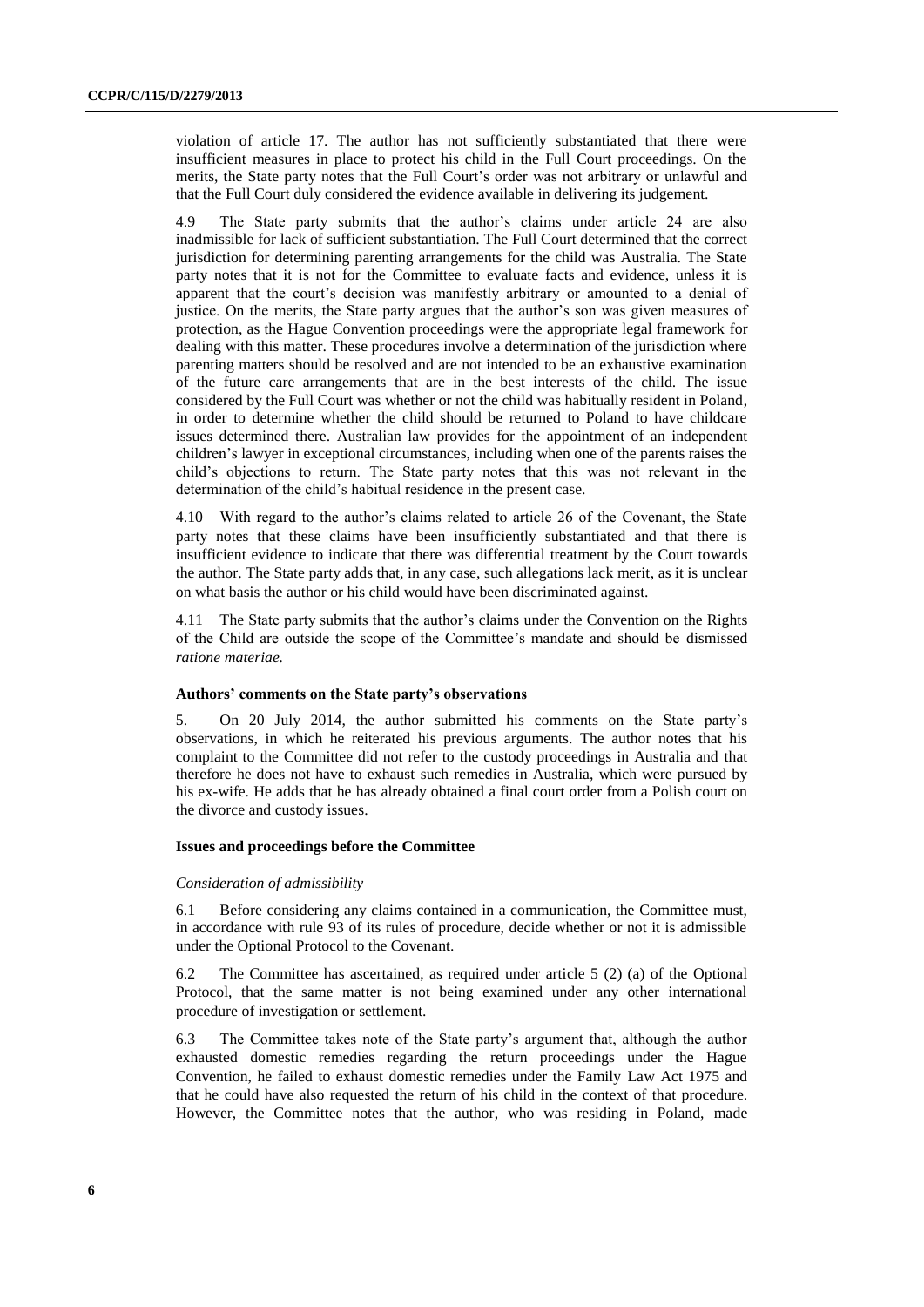significant efforts, in the form of administrative and judicial actions undertaken both in Poland and in Australia, to gain access to and custody of his son. The judicial actions undertaken in Poland led to a court decision granting him custody of the child in April 2010. As regards the author's actions undertaken in the State party, the Committee notes that these were aimed at both obtaining the return of the child and obtaining access to him, and that both of these avenues were duly exhausted, as acknowledged by the State party. The Committee further observes that custody proceedings initiated in Australia by the author's ex-wife in April 2010 were still pending in January 2014, when the author's access application was stayed, and that the State party has not provided any justification for such a delay, particularly in the light of the matter at stake. In the light of the foregoing, the Committee considers that there is no obstacle to the admissibility of the communication under article 5 (2) (b) of the Optional Protocol.

6.4 The Committee takes note of the author's claims that he and his son were discriminated against by the Australian central authority when it did not allow him to appeal the Full Court's decision overturning the Family Court's order to return the child to Poland, and when it created excessive delays in bringing his child access complaint to trial. The Committee notes the State party's argument that the author failed to substantiate his claim and present sufficient evidence to suggest that there had been differential treatment. The Committee also notes that the author has failed to indicate the grounds under article 26 on which he and his son would have been discriminated against. Consequently, the Committee considers that the author has failed to sufficiently substantiate his claims under article 26 and declares this part of the communication inadmissible pursuant to article 2 of the Optional Protocol.

6.5 The Committee takes note of the author's claims under article 14 (1) of the Covenant, relating to the examination of evidence by the Full Court. The Committee recalls that it is generally for the organs of States parties to examine the facts and evidence of the case, unless it can be established that the assessment was arbitrary or amounted to a manifest error or denial of justice.<sup>3</sup> The Committee considers that the information provided by the author and available in the file does not allow it conclude that this was the case. The Committee also considers that the author has not provided sufficient evidence to support his allegation that the Full Court lacked impartiality. Consequently, the Committee considers that these claims have not been sufficiently substantiated and declares this part of the communication inadmissible pursuant to article 2 of the Optional Protocol.

6.6 As to the author's claims related to undue delays in the context of his child access proceedings, the Committee considers that these claims have been duly substantiated and that the proceedings related to custody and access fall under the category of suit at law, and that therefore the guarantees under article 14 (1) also apply to them. Therefore, the Committee decides to consider this claim on the merits.

6.7 With regard to the author's claims under relevant articles of the Convention on the Rights of the Child, the Committee notes the State party's argument that these fall outside the scope of the Committee's mandate. The Committee therefore declares these claims to be incompatible with the Covenant and inadmissible *ratione materiae* under article 2 of the Optional Protocol.

<sup>3</sup> See, among others, communications No. 1616/2007, *Manzano et al. v. Colombia*, decision adopted on 19 March 2010, para. 6.4; No. 1622/2007, *L.D.L.P. v. Spain*, decision adopted on 26 July 2011, para. 6.3; and No. 2070/2011, *Cañada Mora v. Spain*, decision adopted on 28 October 2014, para. 4.3.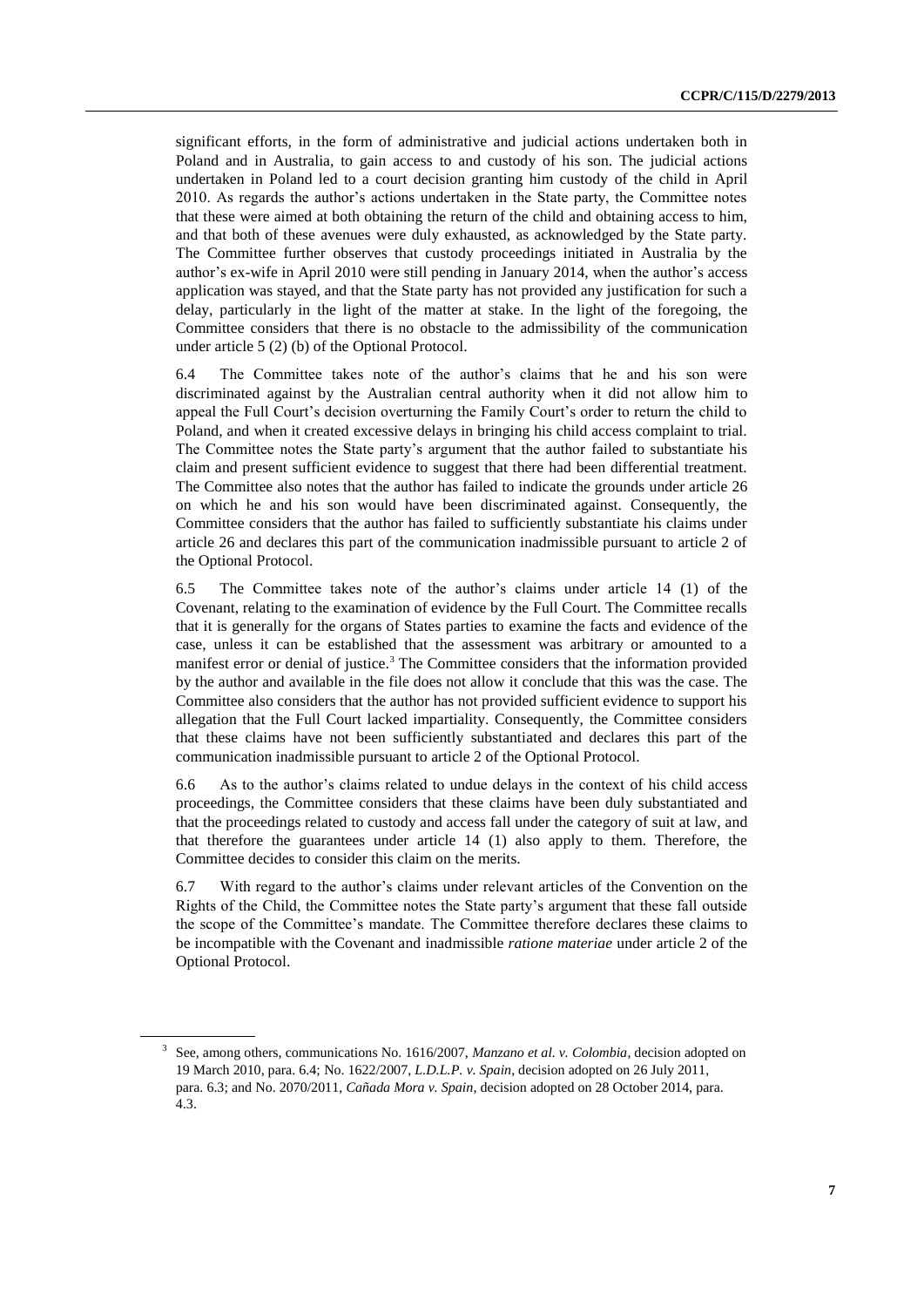6.8 The Committee finds that the author's claims under article 14 (1) regarding excessive judicial delays, as well as under articles 17, 23 and 24, have been sufficiently substantiated.

6.9 In the light of the above, the Committee declares the communication admissible insofar as it appears to raise issues under articles 14 (1), 17, 23 and 24 of the Covenant, and proceeds to its examination on the merits.

#### *Consideration of the merits*

7.1 The Committee has considered the present communication in the light of all the information made available to it by the parties, as required under article  $5(1)$  of the Optional Protocol.

7.2 The Committee takes note of the authors' argument that his son's removal amounted to arbitrary interference with the family and home and a failure to protect the family, in violation of articles 17 and 23 of the Covenant. The Committee recalls its jurisprudence that the term "family" must be understood broadly, and that it includes the relations in general between a parent and child.<sup>4</sup> The Committee further recalls that the removal of a child from the care of his or her parent(s) constitutes interference in the family of the parent(s) and the child.<sup>5</sup> The issue thus arises of whether or not such interference was arbitrary or unlawful under article 17.

7.3 The Committee recalls that, in cases of child custody and access, the relevant criteria for assessing whether the specific interference with family life was objectively justified must be considered, on the one hand, in the light of the effective right of a parent and a child to maintain personal relations and regular contact with each other and, on the other hand, in the light of the best interests of the child.<sup>6</sup> In the present case, the Committee observes that the national authorities did not adopt any measure to allow contact between the author and his son after the son's removal from Poland, and that the author's application for access was rejected by the Family Court of Western Australia on 29 January 2014 due to concurrent custody proceedings initiated almost four years earlier, on 12 April 2010. In the absence of explanations from the State party which could justify maintaining this situation, the Committee considers that the State party did not adopt the measures necessary to guarantee the right to family life between the author and his son following the latter's removal from Poland, and that this lack of action amounted to arbitrary interference in their family life.

7.4 In the light of all of the above, the Committee concludes that the facts before it constitute arbitrary interference with the author's family, in violation of article 17 (1) of the Covenant, and a failure by the State to take the steps necessary to guarantee the family's right to protection under article 23 (1) of the Covenant.

7.5 For the reasons stated above, as well as the absence of any information by the State party that its failure to provide access between the author and his son was based on the best interests of the child, the Committee also finds that the State party failed to take such measures of protection as required by the author's son given his condition as a minor, in violation of article 24 (1) of the Covenant.

<sup>4</sup> See communications No. 201/1985, *Hendriks v. The Netherlands*, Views adopted on 27 July 1988, para. 10.3; No. 417/1990, *Santacana v. Spain,* Views adopted on 15 July 1994, para. 10.2; and No. 1052/2002, *N.T. v. Canada*, Views of 20 March 2007, para. 8.2.

<sup>5</sup> See *N.T. v. Canada*, para. 8.3.

<sup>6</sup> See communication No. 946/2000, *L.P. v. Czech Republic*, Views adopted on 25 July 2002, para. 7.3; and *N.T. v. Canada*, para. 8.3.